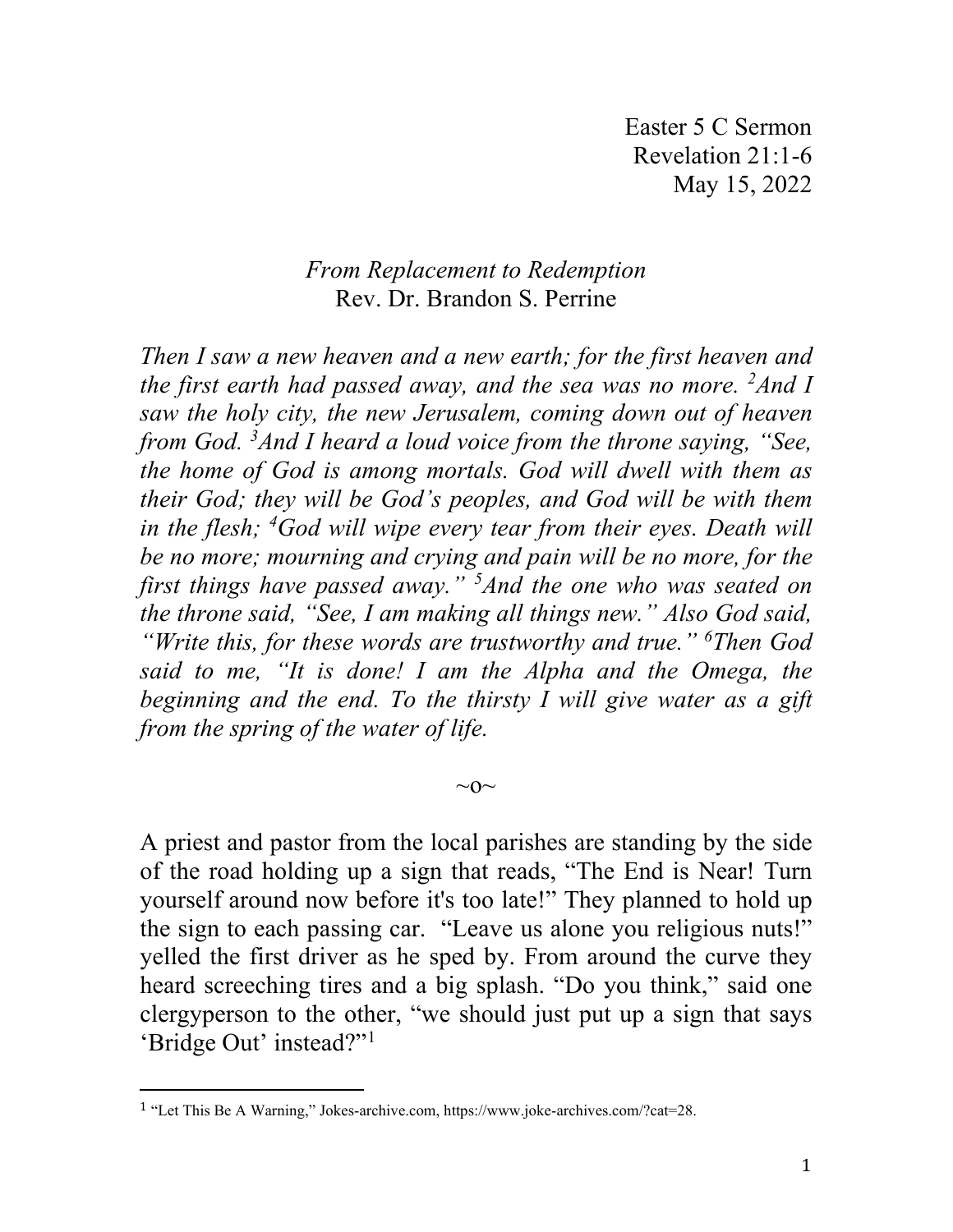With its dire warnings about the "end," its frustratingly coded images, and bizarre predictions the Book of Revelation gets a pretty bad wrap from many of us in the progressive Christian tradition. Sadly, most of what we actually know about the book comes from sources like the "Left Behind" series, from the rantings of modern-day religious nut jobs, or from bumper stickers that say things like, "In the event of the rapture, this vehicle will be unmanned."

I think, however, if we cut through some of the incendiary rhetoric, cultural ignorance, bad theology, and general resistance to deal with a piece of writing that seems, at least on the surface, to spell certain doom for the world, we might find something in Revelation worth attending to.

Written around 95 C.E. during the reign of Emperor Domitian, Revelation is a pastoral letter to seven churches in Asia Minor. The author, John, maybe the apostle, but probably not, wrote to encourage his fellow believers who were experiencing some scattered and sporadic persecution for their faith. Employing symbolic language, dualistic categorizations like good and evil, light and dark, God and Satan, and the fervent expectation of history's near end and God's ultimate triumph, the author sought to buoy down-hearted Christians and embolden complacent ones—a worthwhile endeavor for our time too, I think.

At the culmination of his letter, John describes God's ultimate victory over evil and paints a beautiful and hopeful picture of the future, unparalleled in scripture. He writes:

*Then I saw a new heaven and a new earth. 2 And I saw the holy city, the new Jerusalem, coming down out of heaven. 3 And I heard a loud voice from the throne saying, "See, the home of God is*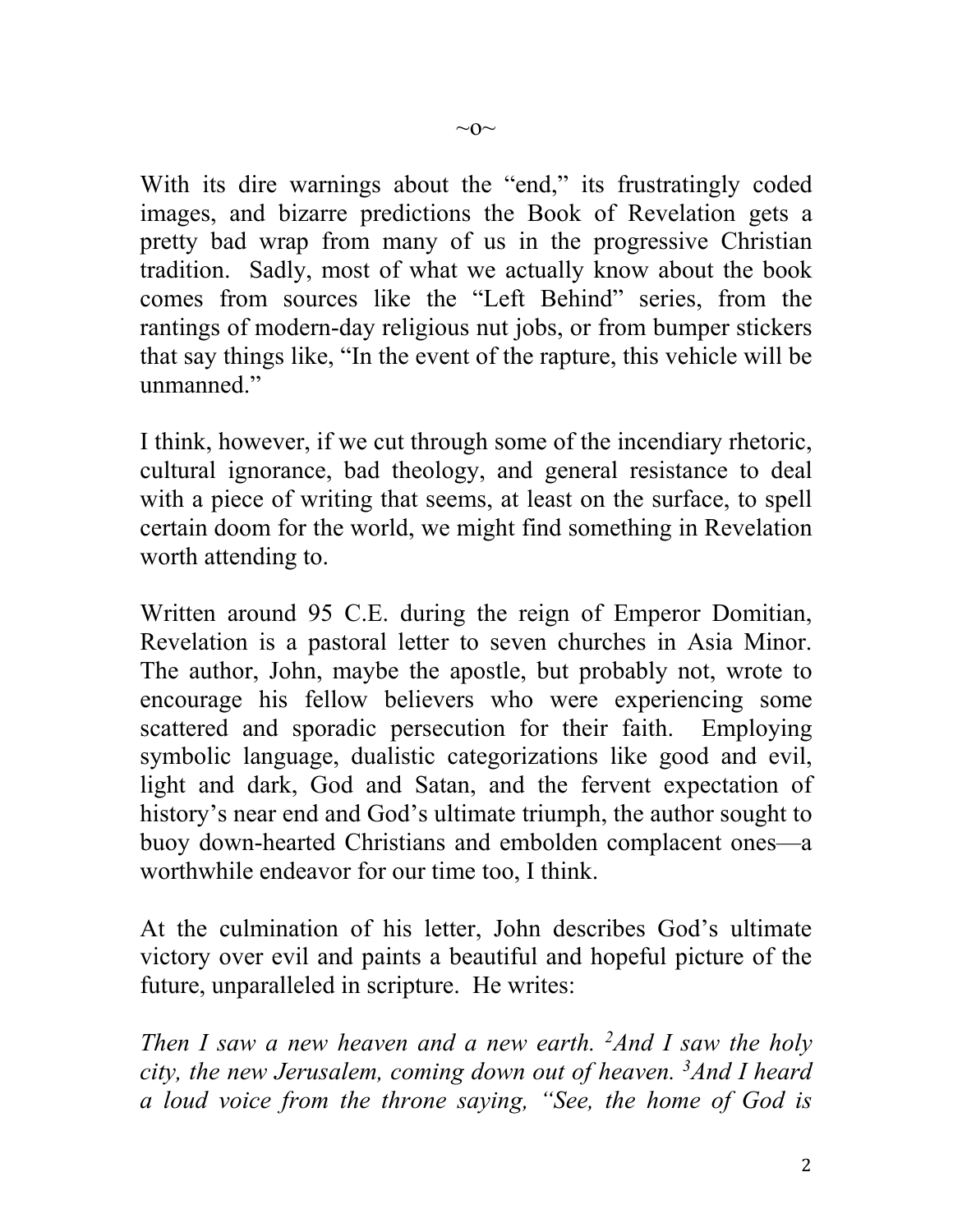*among mortals…" <sup>4</sup> God will wipe every tear from their eyes. Death will be no more; mourning and crying and pain will be no more, for the first things have passed away." 5 And the one who was seated on the throne said, "See, I am making all things new."*

It gives me goose bumps just reading it! And that's what it's meant to do: to give us goose bumps, to inspire us, to fill us with hope, and give us a heavenly dream to work towards. Unfortunately, rather than inspiring communities to action, John's vision has led many to rest on their laurels, waiting for divine intervention to make this vision a reality instead of actively participating in such holy work. I'm reminded of the old saying, "too heaven minded, no earthly good." These folks wait to go to heaven themselves or for heaven to come on Earth rather than bringing that heavenly realm to those people and communities who need it most, here and now.

A few weeks ago, we celebrated Earth Day. It's almost a pity this passage didn't fall closer to it. But, then you would have missed my titillating sermon on Doubting Thomas. Nonetheless, it contains a message that is particularly pertinent to us as we consider our own care for the earth. Sadly, some of the most staunchly anti-environmentalist folks in the country are Christians. At a conference a few years ago, the pastor and founder of a 14,000-member congregation stated: "I know who made the environment and he's coming back and going to burn it all up. So yes, I drive an SUV."<sup>[2](#page-2-0)</sup> My point in bringing up this minister's comments isn't to criticize or guilt-trip those of us who drive SUVs, but rather to challenge the kind of "throwaway theology which sees the created world as disposable, 'burned up' as rubbish, while Christians are snatched away."<sup>[3](#page-2-1)</sup>

<span id="page-2-1"></span><span id="page-2-0"></span><sup>2</sup> Russ Pierson and John Roe. "Gas Guzzlers a Mark of Masculinity," Sojo.net, May 9, 2013, https://sojo.net/articles/mark-driscoll-gas-guzzlers-mark-masculinity.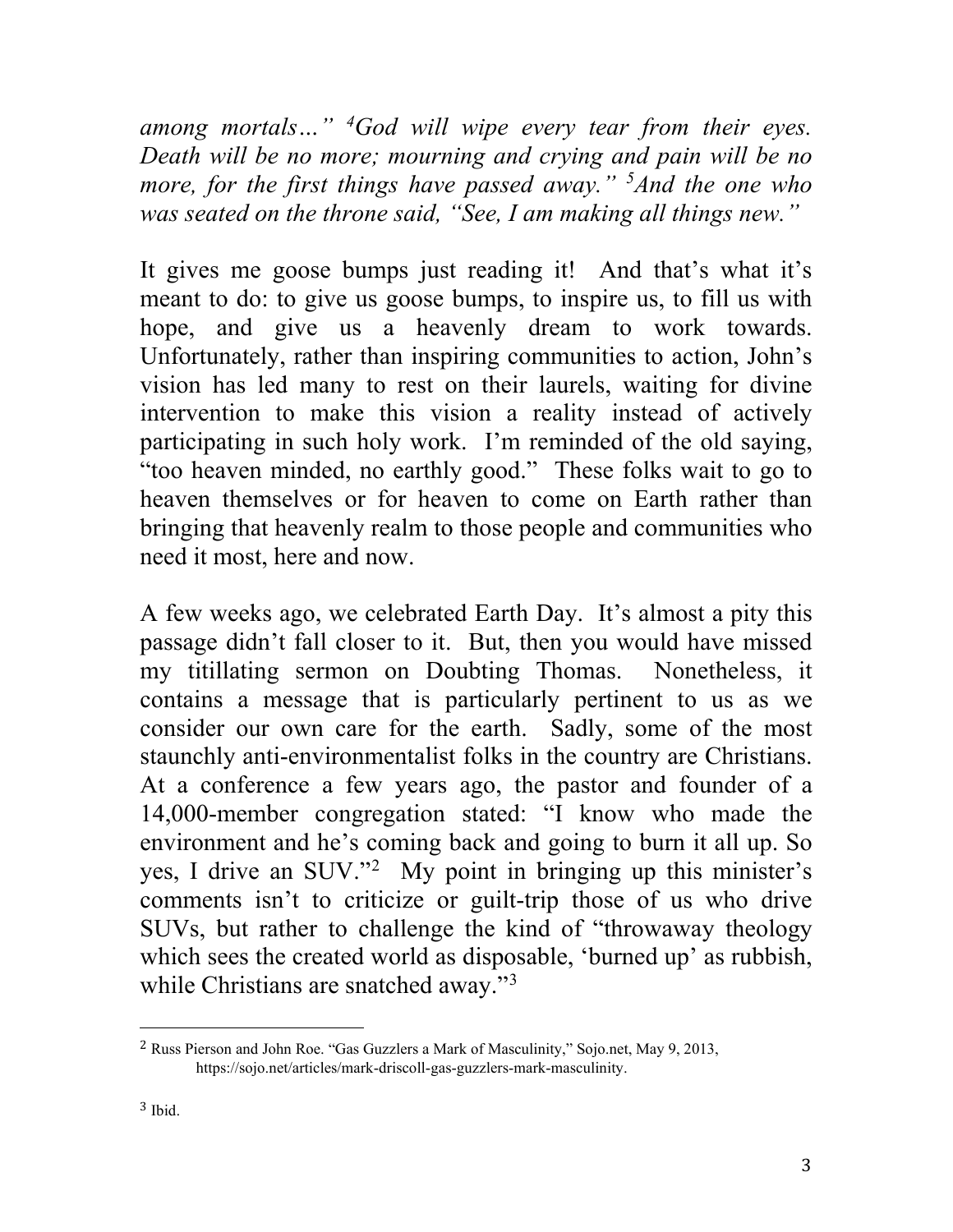A thoughtful reading Revelation suggests, however, is that heaven's plan isn't the replacement of our earth home, but is instead its renewal. In the divine voice, the author says, "See, I am making all things new" and not "I am making all new things." The eschatological hope of the book of Revelation is not the destruction and replacement of the earth, but its ultimate redemption.

A few moments ago, I mentioned that the author of Revelation wrote this letter to buoy down-hearted Christians and embolden complacent ones with a heavenly dream, not just to look forward to, but to work towards. Throughout the Bible, we are constantly reminded that care for humanity and care for the world in which we live is divine. From beginning to end, the Bible tells the story of divinity that is constantly re-covenanting with the human family to restore relationships, redeem communities, and renew the earth. To think that suddenly, in the book of Revelation, God would be about anything else is utterly absurd.

Equally absurd, though, is a belief that God will somehow do this work with any hands, but our own. That is precisely what it means to be the body of Christ in the world—to be the hands and feet, eyes, ears, mouths, mind, and heart through which heaven's dream of restoration, redemption, and renewal is accomplished.

As Christians, our mandate isn't to sit around waiting for God to start the great cosmic clean-up described in Revelation, but to see the divine already at work restoring the earth and roll up our sleeves and join in the task.

In 1909, Walter Russell Bowie, an Episcopal priest, and later, a chaplain serving in France during World War I and finally a professor at Union Theological Seminary, penned words to the now well-known hymn, "O Holy City, Seen of John." Bowie